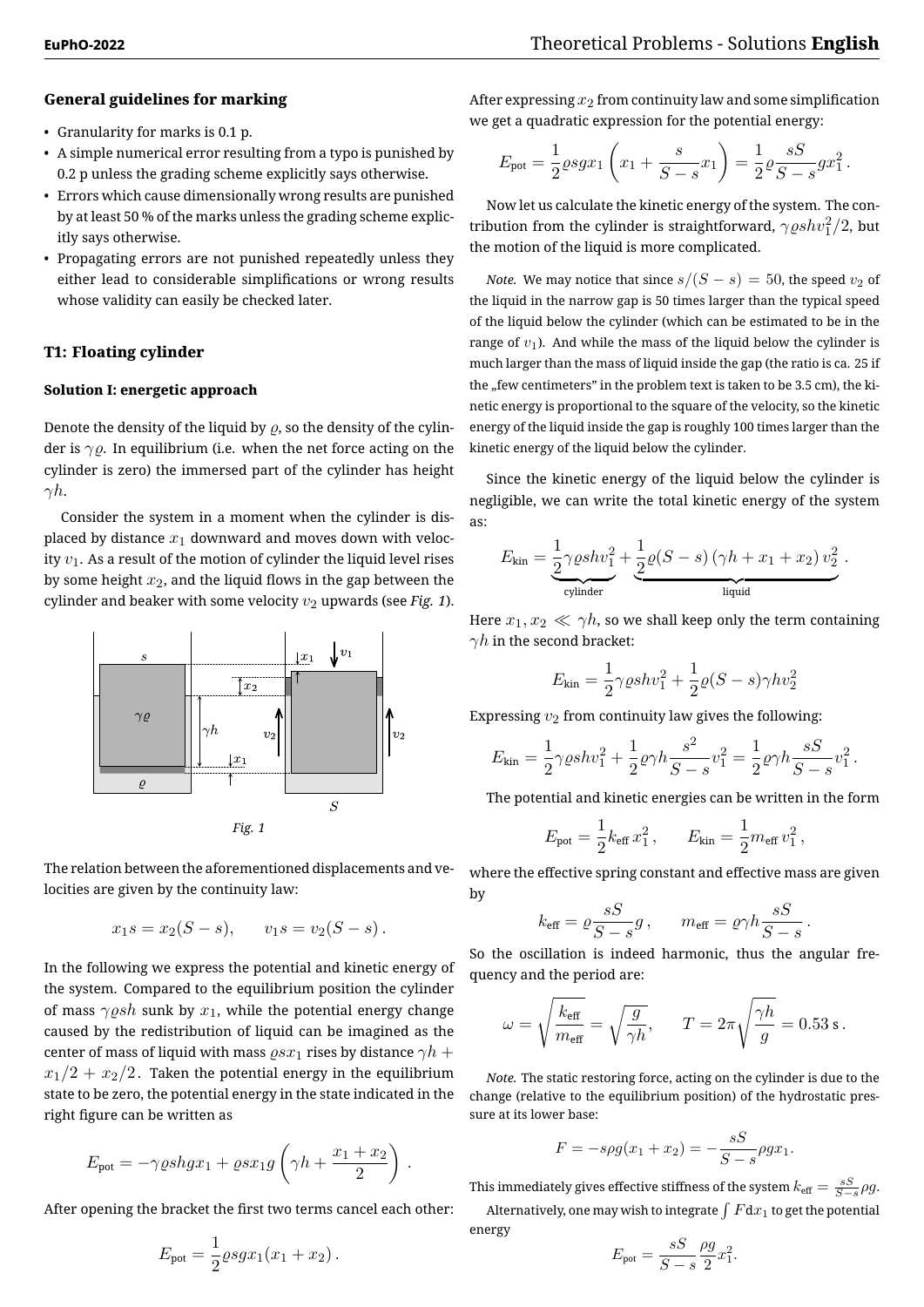### **Solution II: dynamical approach**

When the cylinder is displaced from its equilibrium position downwards by distance  $x_1$ , the net restoring force (pointing up) can be calculated as the sum of the weight of the cylinder and the force from the difference of pressures at the top  $(p_0)$  and bottom (*p*) of the cylinder. As a result of the net force, the cylinder accelerates upwards with  $a_1$ , and at the same time, the liquid located in the gap between the cylinder and the wall of the beaker accelerates down with  $a_2$ . The relation between the magnitudes of  $a_1$  and  $a_2$  is given by the continuity law:

$$
sa_1=(S-s)a_2.
$$



If the liquid in the gap was not accelerating, the pressure difference  $p - p_0$  would be equal to the hydrostatic pressure of the liquid column in the gap. Due to the acceleration of the liquid, *p* − *p*<sub>0</sub> can be expressed from Newton's 2nd law applied for the liquid column of unit area located in the gap:

$$
p_0 - p + \varrho g(\gamma h + x_1 + x_2) = \varrho(\gamma h + x_1 + x_2)a_2,
$$

where we used the notations of *Solution I*, and the downward direction was taken as positive.

Newton's 2nd law for the cylinder reads as

$$
(p-p_0)s - \gamma \varrho shg = \gamma \varrho sha_1.
$$

After expressing  $p - p_0$  from the previous equation, and then substituting it here we get:

$$
\varrho g(\gamma h + x_1 + x_2)s - \varrho(\gamma h + x_1 + x_2)a_2s - \gamma \varrho shg = \gamma \varrho sha_1.
$$

Since the amplitude of the liquid level is small, the terms containing  $a_2x_1$  and  $a_2x_2$  can be neglected. After rearranging we get:

$$
\varrho gs(x_1+x_2)=\gamma \varrho sh(a_1+a_2).
$$

Using the relations between the displacements and accelerations we finally get:

$$
a_1 = \frac{g}{\gamma h} x_1 \, .
$$

Taking into account the opposite directions of  $x_1$  and  $a_1$ , this is the dynamical condition of a simple harmonic motion with angular frequency and period

$$
\omega = \sqrt{\frac{g}{\gamma h}}\,,\qquad T = 2\pi\sqrt{\frac{\gamma h}{g}} = 0.53\,\mathrm{s}\,.
$$

*Note.* In this solution we assumed that the pressure *p* is constant throughout the bottom surface of the cylinder. This assumption is equivalent with saying that the horizontal acceleration of the liquid below the cylinder at every point is much smaller than  $a_2$ , which is reasonable.

# **Marking scheme**

All solutions should be graded according to only one marking scheme (either energetical or dynamical). If the student used both ideas, that marking scheme should be used which results in a higher score.

|              | <b>Solution I: energetic solution</b>                                                                                    | pts        |
|--------------|--------------------------------------------------------------------------------------------------------------------------|------------|
| i            | Height of submerged part of cylinder in equilib-                                                                         | $0.5\,$    |
|              | rium is $\gamma h$ .                                                                                                     |            |
| ii           | Realizing that the kinetic energy of water is impor-                                                                     | 1.0        |
|              | tant                                                                                                                     |            |
| iii          | Realizing that the kinetic energy of liquid below the                                                                    | 1.5        |
|              | cylinder is negligible                                                                                                   |            |
| iv           | Expressing the kinetic energy of liquid inside the                                                                       | 2.5        |
|              | gap as a function of velocity of cylinder.                                                                               |            |
| v            | Potential energy change of liquid as a function of                                                                       | 1.0        |
|              | the small displacement of cylinder                                                                                       |            |
| vi           | Potential energy change (0.5 p) and kinetic energy                                                                       | 1.0        |
|              | change of cylinder (0.5 p)                                                                                               |            |
| vii          | Continuity law either for displacements or veloci-                                                                       | 1.0        |
|              | ties (only 0.5 p if the factor is $S/(S-s)$ )                                                                            |            |
| viii         | Expressing $\omega$ from the formulas for $E_{\text{pot}}$ and $E_{\text{kin}}$                                          | 1.0        |
|              | ( $\omega = \sqrt{k_{\text{eff}}/m_{\text{eff}}}$ or equivalent).                                                        |            |
| ix           | $T=2\pi/\omega$                                                                                                          | 0.3        |
| X            | Correct substitution of values, final result                                                                             | 0.2        |
|              | <b>Total number of points</b>                                                                                            | 10.0       |
|              |                                                                                                                          |            |
|              |                                                                                                                          |            |
| Ι            | <b>Solution II: dynamical solution</b>                                                                                   | pts<br>0.5 |
|              | Height of submerged part of cylinder in equilib-                                                                         |            |
|              | rium is $\gamma h$                                                                                                       |            |
| $\mathbf{I}$ | Realizing that the pressure difference between top                                                                       | 1.0        |
| $\rm III$    | and bottom of the cylinder is not $\varrho g \times$ height diff.                                                        | 1.5        |
|              | Neglecting the motion of water below the cylinder<br>but not on the sides                                                |            |
| IV           |                                                                                                                          | 2.5        |
|              | Newton's 2nd law for liquid in the gap with nonzero<br>acceleration. (0 p for $p - p_0 = \varrho g \times$ height diff.) |            |
| V            | Newton's 2nd law for cylinder (still full mark if II                                                                     | 1.0        |
|              | was not realized but $p - p_0$ was used properly)                                                                        |            |
| VI           | Using the change in water level in Newton's 2nd law                                                                      | 1.0        |
| VII          |                                                                                                                          | $1.0\,$    |
|              | Continuity law either for displacements or acceler-                                                                      |            |
| <b>VIII</b>  | ations (only 0.5 p if the factor is $S/(S-s)$ )<br>Concluding a linear relation between acceleration                     | 0.5        |
|              | and displacement of cylinder                                                                                             |            |
| IX           | Expressing $\omega$ from the dynamical equations (ex-                                                                    | 0.5        |
|              | pressing $\omega = \sqrt{k_{\text{eff}}/m_{\text{eff}}}$ correctly or equivalent).                                       |            |
| X            | $T=2\pi/\omega$                                                                                                          | 0.3        |
| XI           | Correct substitution of values, final result                                                                             | $0.2\,$    |

**Total number of points 10.0**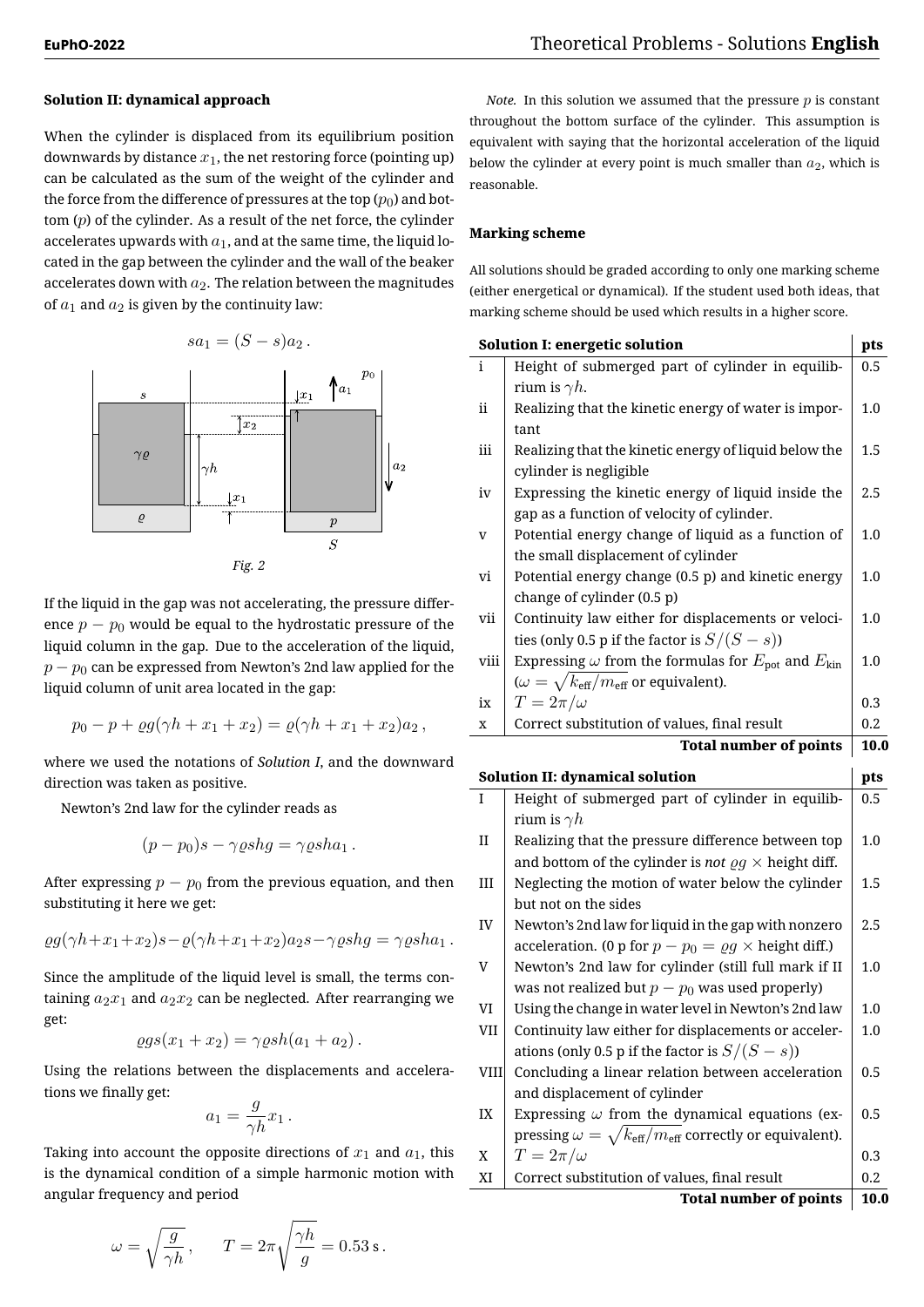#### **T2: Thermal oscillations**

#### **Part (a): Critical voltages**

The power heating the resistor is  $P_{\rm el} \, = \, V^2 / R_j.$  The thermal equilibrium is reached when  $P_{el} = P = \alpha (T_{eq} - T_0)$ . To avoid oscillations, the equilibrium temperature  $T_{\text{eq}}$  must satisfy  $T_{\text{eq}} < T_c$  if  $R = R_1$  and  $T_{\text{eq}} > T_c$  if  $R = R_2$ . Solving for *V*, we have

$$
V = \sqrt{R_j \alpha (T_{\text{eq}} - T_0)}.
$$
 (1)

The critical values therefore are

$$
V_1 = \sqrt{R_1 \alpha (T_c - T_0)}
$$
 and 
$$
V_2 = \sqrt{R_2 \alpha (T_c - T_0)}
$$
. (2)

#### **Part (b): Temperature behaviour**

In the oscillating regime, we have a time-dependent current *I*(*t*). The power dissipated over the resistor is  $P_{el}(t)$  =  $R(t) I(t)^2.$  By assumption (ii), we may assume that the thermal equilibrium is reached very fast, i.e.  $P_{el}(t) = P(t)$ . The temperature  $T(t)$  is therefore determined by the current via

$$
T(t) = T_0 + \frac{R(t)I(t)^2}{\alpha}.
$$
 (3)

If the resistance has value  $R_1$ , the current will increase, trying to reach  $J_1 = V/R_1$ . The difference  $I(t) - V/R_1$  will decay exponentially, with characteristic time  $L/R<sub>1</sub>$ . The phase transition occurs once the critical current

$$
I_1 = \sqrt{\frac{\alpha (T_c - T_0)}{R_1}}
$$

is reached. After the phase transition, the current will decrease, approaching the new equilibrium value  $J_2 = V/R_2$ . Again,  $I(t) - V/R_2$  will decay exponentially with characteristic time  $L/R<sub>2</sub>$ , until the critical current

$$
I_2 = \sqrt{\frac{\alpha (T_c - T_0)}{R_2}}
$$

is reached. This behaviour is shown in Fig. 1.



*Fig. 1*

Together with (3), we see that the temperature behaves like in Figure 2.



The maximum and minimum temperatures will be attained just after the phase transitions occur. We obtain that

$$
\frac{T_{\text{max}} - T_0}{T_{\text{min}} - T_0} = \frac{R_2 I_1^2}{R_1 I_2^2} = \frac{R_2^2}{R_1^2}.
$$
\n(4)

#### **Part (c): Period of oscillations**

If the phase transition occurs at  $t = 0$ , with the resistance changing from  $R_{j'}$  to  $R_j$ , the current is given by

$$
I(t) = \frac{V}{R_j} + \left(I_{j'} - \frac{V}{R_j}\right) e^{-R_j t/L}
$$
 (5)

until the next phase transition occurs when  $I(t_i) = I_i$ . Hence, the period is

$$
t_1 + t_2 = \frac{L}{R_1} \ln \left( \frac{I_2 - V/R_1}{I_1 - V/R_1} \right) + \frac{L}{R_2} \ln \left( \frac{I_1 - V/R_2}{I_2 - V/R_2} \right) \tag{6}
$$

Inserting the relations  $R_2$  =  $\eta R_1$  and  $V$  =  $\sqrt{V_1 V_2}$  =  $\eta^{1/4}\sqrt{R_1\alpha(T_c-T_0)}$ , we obtain the period

$$
\frac{L}{R_1} \ln\left(\frac{7}{4}\right) + \frac{L}{R_2} \ln\left(7\right) = \frac{L}{R_1} \left(\ln\left(\frac{7}{4}\right) + \frac{1}{16} \ln\left(7\right)\right) \approx 0.68 \frac{L}{R_1}.\tag{7}
$$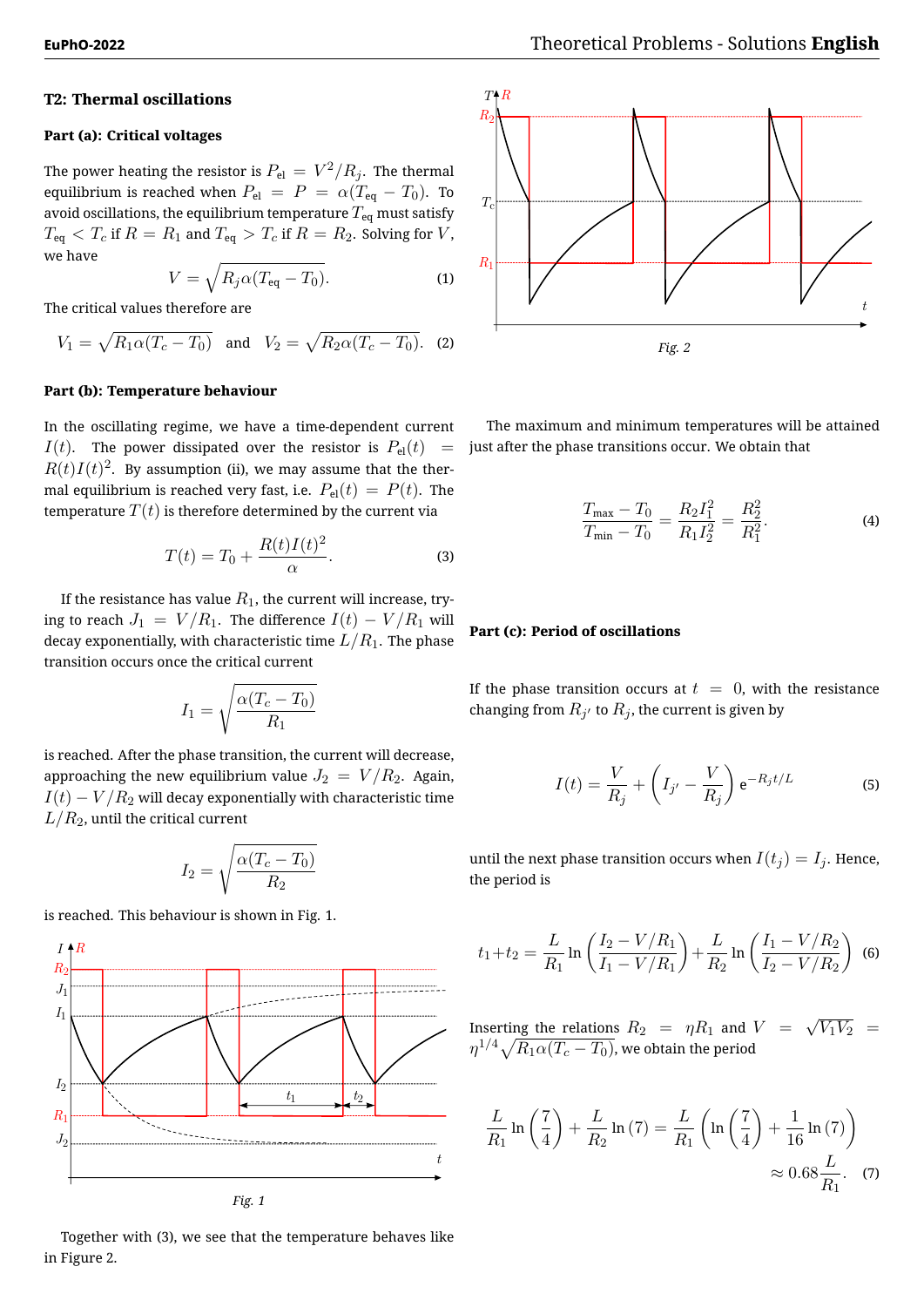#### **Marking scheme**

|    | <b>Task (a): Critical voltages</b>                                                              | pts     |
|----|-------------------------------------------------------------------------------------------------|---------|
| a1 | Formula for the power dissipation $\overline{P_{\rm el}=V^2/R_i}.$                              | 0.5     |
| a2 | Relating the power dissipation to the tempera-                                                  | 0.5     |
|    | ture of the resistor in oscillations-free stationary                                            |         |
|    | regime, $P_{\text{el}} = P = \alpha (T_{\text{eq}} - T_0)$                                      |         |
| a3 | Expressing the voltage in terms of the temperature                                              | 0.5     |
|    | if the thermal equilibrium were to be reached, $V=\,$                                           |         |
|    | $\sqrt{R_{j}\alpha(T_{\text{eq}}-T_{0})}.$ Subtract 0.1 pts if $V$ is not ex-                   |         |
|    | pressed explicitly.                                                                             |         |
| a4 | Realising that oscillations will not happen if $V >$                                            | 0.5     |
|    | $\sqrt{R_2 \alpha (T_{\text{eq}} - T_0)}$ or $V < \sqrt{R_1 \alpha (T_{\text{eq}} - T_0)}$ . No |         |
|    | marks if only one inequality is obtained (but no                                                |         |
|    | subtractions because of that in a3 - in most cases                                              |         |
|    | those who got correct expression for one of the volt-                                           |         |
|    | ages but has a wrong or missing expression for the                                              |         |
|    | other gets full marks for a1-a3, and 0 pts for a4).                                             |         |
|    | <b>Total number of points for Task (a)</b>                                                      | 2.0     |
|    | <b>Task (b): Temperature behavior</b>                                                           | pts     |
| b1 | Realising that the $I - t$ curve is made of segments                                            | $1.0\,$ |
|    |                                                                                                 |         |
|    | of exponents, joined without discontinuities. Par-                                              |         |
|    | tial credit of 0.5 pts if it is made of curved segments                                         |         |
|    | for which it is not clear that these are exponents, or                                          |         |
|    | if these are growing exponents, but which are con-                                              |         |
|    | nected continuously with a discontinuous deriva-                                                |         |
|    | tive $\frac{dI}{dt}$ . No points if $I(t)$ is discontinuous, or if only                         |         |
|    | one segment of an exponent is shown. Full marks                                                 |         |
|    | can be given if there is no $I-t$ graph, but the $T-t$                                          |         |
|    | graph is made of the segments of vanishing expo-                                                |         |
|    | nents, connected with temperature jumps in a cor-                                               |         |
|    | rect direction, and a partial credit of 0.5 pts if the                                          |         |
|    | segments of the $T-t$ are either growing exponents                                              |         |
|    | or curves of unclear shape, still connected so that it                                          |         |
|    | would correspond to a continuous $I(t)\mbox{-}{\rm curve}$ with                                 |         |
|    | a discontinuous derivative. Partial credit of 0.5 pts                                           |         |
|    | is given if there is no $I-t$ -curve shown, but $V-t$                                           |         |
|    | curve is shown to be made of decaying exponential                                               |         |
| b2 | segments, connected with jumps<br>Realising that (i) one of these exponents is in a form        | $0.3+$  |

 $b2$  Realising that (i) one of these exponents is in a form  $a_1 - b_1 e^{-t/\tau_1}$  and (ii) the other one — in a form  $a_2 + b_2 \mathrm{e}^{-t/\tau_2}$  where (iii) the  $a_1$   $>$   $a_2$  and (iv)  $\tau_1$  >  $\tau_2$ . It is not necessary to write down these inequalities mathematically — it is enough it these are clear from a sketch. Inequality  $\tau_1 > \tau_2$  does not need to be written if expressions for  $\tau_1$  and  $\tau_2$ are given. Full marks can be given if *I − t* graph is missing, but *T − t* graph is correct and has *all the features* as described in b6. Full marks can be also given if the correct exponential forms are documented not here, but in part c.

|         | b3             | Realising that this exponential behaviour breaks                                                                    | 1.0    |
|---------|----------------|---------------------------------------------------------------------------------------------------------------------|--------|
| pts     |                | down once the critical temperature is reached. This                                                                 |        |
| 0.5     |                | does not need to be written specifically if the jumps                                                               |        |
| 0.5     |                | in $T-t$ graph happen at $T=T_c$ . No marks are                                                                     |        |
|         |                | given if there is no clear discontinuity of $T$ at $T_c$                                                            |        |
|         |                | and/or if there are discontinuities of $T(t)$ or $\frac{\mathrm{d}T}{\mathrm{d}t}$ at<br>some other values of $T$ . |        |
| 0.5     |                |                                                                                                                     |        |
|         | b4             | Relating the critical temperature to the correspond-                                                                | 0.5    |
|         |                | ing critical current $I_j$                                                                                          |        |
|         | b <sub>5</sub> | Realising that the temperature curve $T(t)$ is re-                                                                  | 0.5    |
| 0.5     |                | lated to $I(t)$ -curve, $T(t) = T_0 + \frac{R(t)I(t)^2}{\alpha}$                                                    |        |
|         | b6             | Drawing a correct final sketch which has the fol-                                                                   | 1.0    |
|         |                | lowing features: exponential segments showing an                                                                    |        |
|         |                | exponential relaxation of $T(t)$ in a right direction                                                               |        |
|         |                | both when $R = R_1$ and when $R = R_2$ ; jumps in a                                                                 |        |
|         |                | right direction each time when $T$ reaches $T_c$ (sub-                                                              |        |
|         |                | tract 0.2 for each missing label on the axes and also                                                               |        |
| 2.0     |                | if the temperature jumps do not occur at the same                                                                   |        |
|         |                | value of $T$ ). No points are given if any of the listed                                                            |        |
| pts     |                | features is missing.                                                                                                |        |
| 1.0     | b7             | Using the feature from the graph that the maximal                                                                   | 0.5    |
|         |                | and minimal temperatures are taken immediately                                                                      |        |
|         |                | after a phase transition when $I=I_1$ and $I=I_2$                                                                   |        |
|         | b8             | Correct answer for the ratio of the maximal and                                                                     | 0.5    |
|         |                | minimal temperatures. Only 0.3 pts if the answer                                                                    |        |
|         |                | is not simplified.                                                                                                  |        |
|         |                | <b>Total number of points for Task (b)</b>                                                                          | 6.0    |
|         |                | <b>Task (c): Period of oscillations</b>                                                                             | pts    |
|         | c1             | Expressing the duration of each of the exponential                                                                  | $0.5+$ |
|         |                | segments as $t_j = \frac{L}{R_j} \ln \frac{\Delta I_{j,i}}{\Delta I_{j,f}}$ where $\Delta I_{j,i}$ and              | 0.5    |
|         |                | $\Delta I_{j,f}$ denote the corresponding initial and final de-                                                     |        |
|         |                | partures of the current from the equilibrium value                                                                  |        |
|         |                | (full marks to be given if the final answer is correct).                                                            |        |
|         |                | Subtract 0.2 for each incorrect $\Delta I_{j,i}$ and $\Delta I_{j,f}$ ,                                             |        |
|         |                | $i = 1,2$ (this means that if none of them is cor-                                                                  |        |
|         |                | rect, only 0.2 pts are given for c1). 60% of points if                                                              |        |
|         |                | $t_j$ is related to $\Delta I_{j,i}$ and $\Delta I_{j,f}$ correctly, but not                                        |        |
|         |                | expressed explicitly.                                                                                               |        |
| $0.3 +$ | c2             | Correct first and second terms in the final answer                                                                  | $0.5+$ |
| $0.3+$  |                | (40% of it if the answer is not simplified)                                                                         | 0.5    |
| $0.3+$  |                | <b>Total number of points for Task (c)</b>                                                                          | 2.0    |

0.1

**Total number of points for Task (c) 2.0**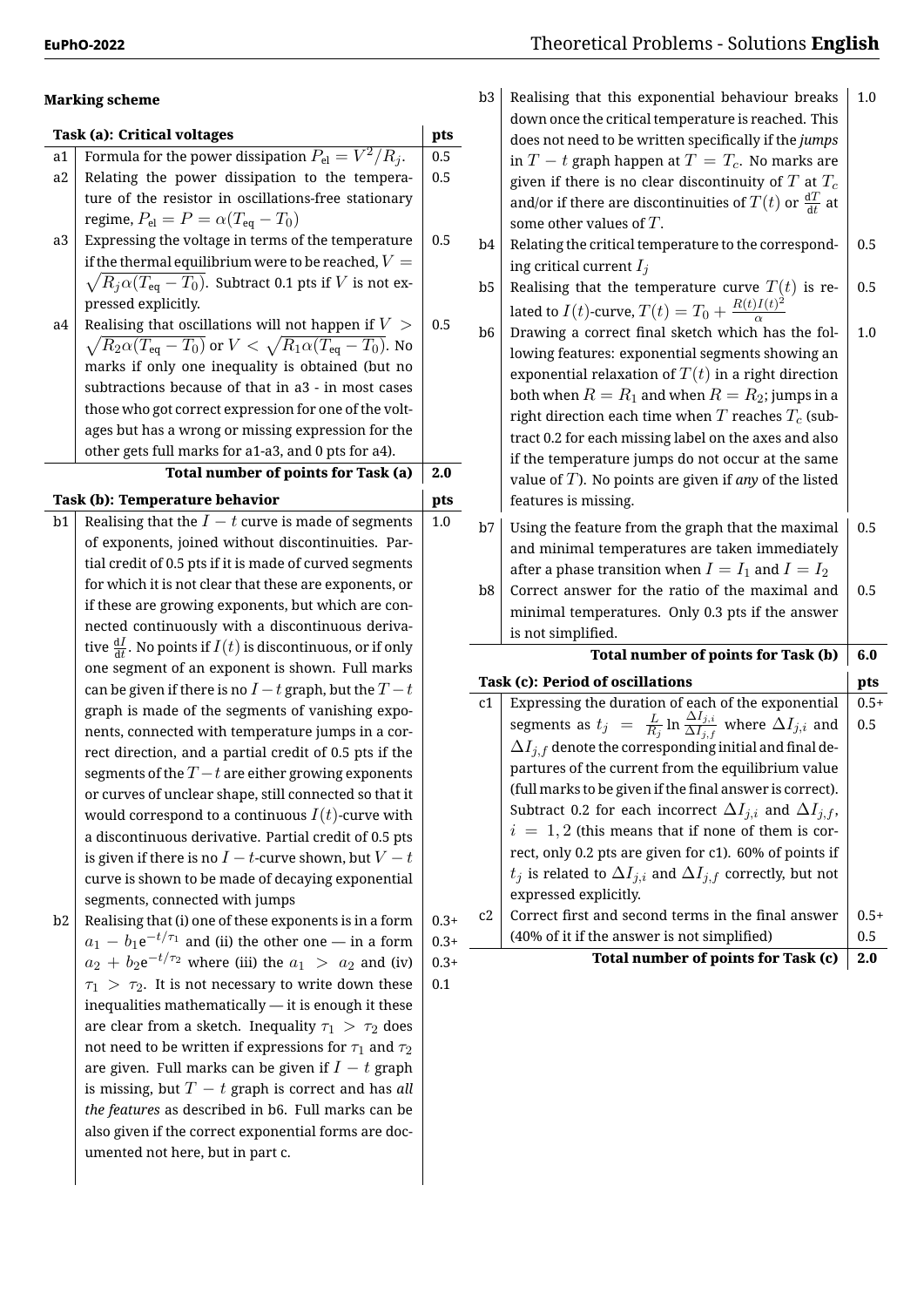## **T3: Dipole in a magnetic field**

#### **Part (a): Uniform linear motion**

Lorentz forces acting on the charges:

$$
\vec{F}_{+} = q\vec{v}_{+} \times \vec{B} = q(\vec{v} + \vec{\omega} \times \vec{r}) \times \vec{B},
$$
  

$$
\vec{F}_{-} = (-q)\vec{v}_{-} \times \vec{B} = (-q)(\vec{v} - \vec{\omega} \times \vec{r}) \times \vec{B},
$$

where  $\vec{r}$  is a vector from the center of mass to the position of the positive charge.



According to Newton's first law, the center-of-mass *C* of the dipole will move with constant velocity provided that the net force:

$$
\vec{F} = \vec{F}_{+} + \vec{F}_{-} = q(\vec{v}_{+} - \vec{v}_{-}) \times \vec{B},
$$
 (8)

acting on the dipole, is zero. Since  $\vec{v}_+$ , $\vec{v}_-$  and  $\vec{B}$  are perpendicular, we require  $\vec{v}_+ = \vec{v}_-$ . It means that dipole does not rotate:  $\omega = \omega_0 = 0.$ 

The pure translation, however, is possible if the pair of forces  $\vec{F}_{+}, \vec{F}_{-}$ , has zero torque about  $C$ :

$$
\vec{\tau} = \vec{r} \times \vec{F}_{+} - \vec{r} \times \vec{F}_{-} = 2q\vec{r} \times (\vec{v} \times \vec{B}) =
$$

$$
2q\left(\vec{v}(\vec{r} \cdot \vec{B}) - \vec{B}(\vec{r} \cdot \vec{v})\right) = -2q\vec{B}(\vec{r} \cdot \vec{v}). \quad (9)
$$

We conclude that scalar product is zero only when  $\vec{v} \perp \vec{r}$ , i.e. **Part (c): Reversal of the dipole** the initial velocity should be parallel to *Y* direction.

In summary, the dipole will move uniformly along *Y* if, and only if,  $\vec{v}_0$ <sup>*|*</sup>*Y* and  $\omega_0 = 0$ .

#### **Part (b): Circular motion**

The net force can be calculated as:

$$
\vec{F} = \vec{F}_{+} + \vec{F}_{-} = 2q(\vec{\omega} \times \vec{r}) \times \vec{B} =
$$

$$
-2q(\vec{\omega}(\vec{B} \cdot \vec{r}) - \vec{r}(\vec{B} \cdot \vec{\omega})) = 2qB\omega\vec{r} = B\omega\vec{p}, \quad (10)
$$

where  $\vec{p}$  is a dipole moment ( $|\vec{p}| = qd = 2qr$  and the direction aligns with  $\vec{r}$ ).

When  $C$  orbits a circle,  $\vec{F}$  acts as a centripetal force, i.e. it points to the center of the circle. Since  $\vec{F}$  $\parallel \vec{p}$ , the dipole is always in line with the center of the orbit. Therefore, the orbital angular velocity of *C* is equal to the angular velocity of rotation of the dipole about *C*.



The magnitude of the orbital velocity is:

$$
v_0 = |\omega_0| R_c
$$

From Newton's second law, and accounting that the total mass of the dipole is 2*m*:

$$
\frac{2mv_0^2}{R_c} = \frac{pBv_0}{R_c},
$$

i.e. the magnitude of velocity is:

$$
v_0 = \frac{pB}{2m} = \frac{qBd}{2m}
$$

and the radius of the orbit is:

$$
R_c = \frac{v_0}{|\omega_0|} = \frac{qBd}{2m|\omega_0|}
$$

The coordinates of the center of the circle are:

$$
(x_c, y_c) = (\pm R_c, 0)
$$

where the "+" sign corresponds to  $\omega_0 > 0$ , i.e. counterclockwise rotation, and the "*−*"sign —to clockwise rotation. In either case, the initial velocity should point to the negative *Y* direction:

$$
\vec{v}_0 = -\frac{qdB}{2m}\hat{j}.
$$

In (10) we have shown that the net force:

$$
\vec{F} = 2q(\vec{\omega} \times \vec{r}) \times \vec{B} = (\vec{\omega} \times \vec{p}) \times \vec{B}.
$$

Since the dipole moment  $\vec{p}$  rotates with angular velocity  $\vec{\omega}$ , its time derivative: *d*<sub>p</sub><sup>2</sup>

$$
\frac{ap}{dt} = \vec{\omega} \times \vec{p}.
$$

From Newton's second law:

$$
2m\frac{d\vec{v}}{dt} = \vec{F} = \frac{d\vec{p}}{dt} \times \vec{B}.
$$

By integrating the equation, we arrive at an additional conservation law in the system (conservation of the so called "generalized momentum"):

$$
2m\vec{v} - \vec{p} \times \vec{B} = \text{const}
$$

Thus, if  $\vec{p}$  has reversed its direction from  $\vec{p}_0$  to  $\vec{p}_1 = -\vec{p}_0$ , then the velocity:

$$
\vec{v}_1 = \vec{v}_0 + \frac{(\vec{p}_1 - \vec{p}_0) \times \vec{B}}{2m} = -\frac{\vec{p}_0 \times \vec{B}}{m}.
$$
 (11)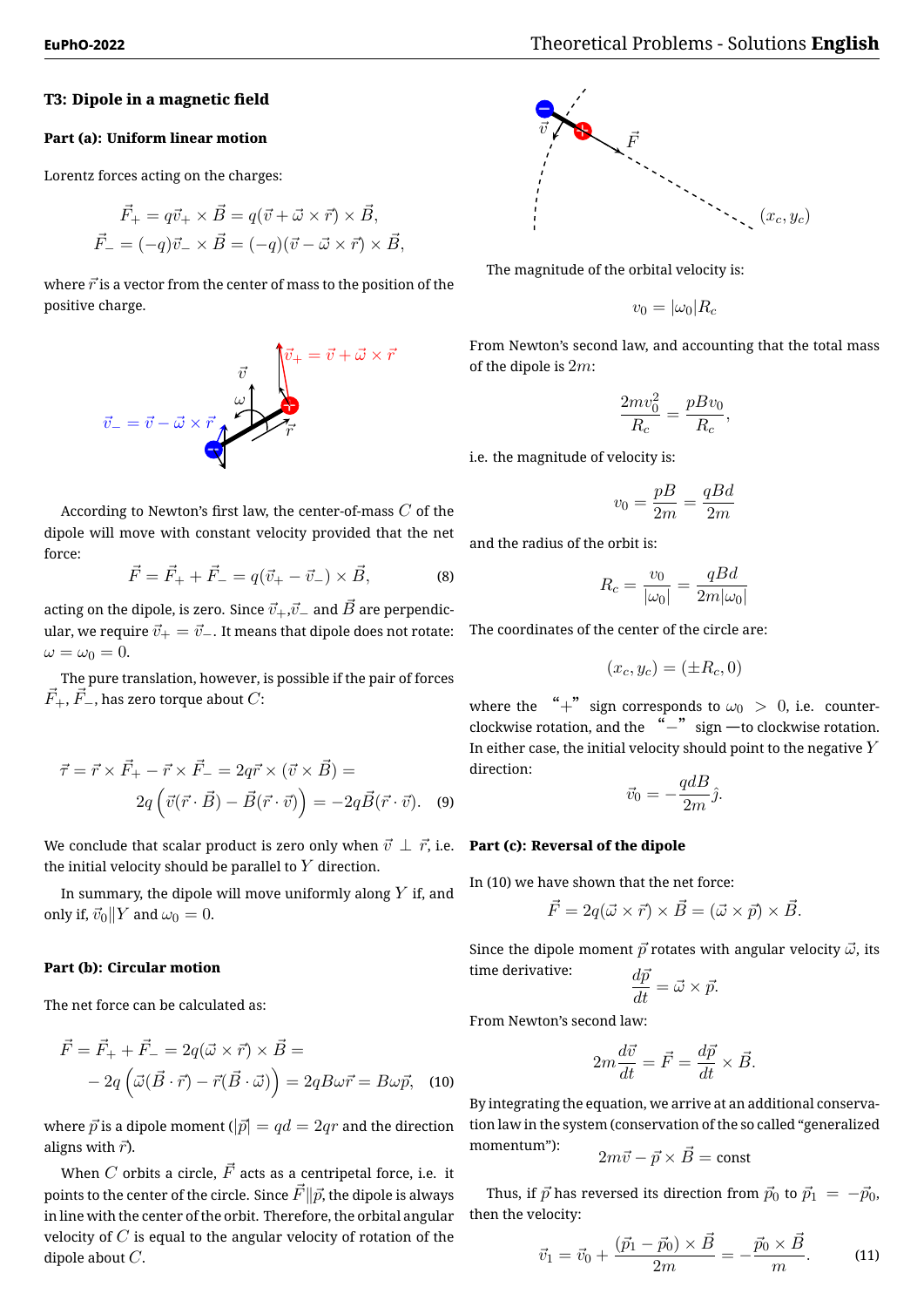Since the magnetic field does not perform work on moving electric charges, the kinetic energy of the dipole is conserved:

$$
\frac{I}{2}\omega_0^2 = \frac{I}{2}\omega_1^2 + \frac{2m}{2}v_1^2,
$$

Here,  $I = 2 \times m(d/2)^2 = md^2/2$  is the moment of inertia of the dipole with respect to its center-of-mass. Since *v*<sup>1</sup> doesn't depend on angular velocities,  $\omega_0$  is minimal when  $\omega_1 = 0$ . Finally,

$$
\omega_{\min} = v_1 \sqrt{\frac{2m}{I}} = \frac{p_0 B}{m} \sqrt{\frac{4}{d^2}} = \frac{2qB}{m}
$$

**Alternatively,** we can introduce  $\theta$  to be the angle between the dipole moment and the axis  $X$  ( $\theta_0 = 0$ ) and rewrite the equations of translational motion in coordinates using  $\omega = \theta$ :

$$
\dot{v}_x = \dot{\theta} \frac{qBd}{2m} \cos \theta, \qquad \dot{v}_y = \dot{\theta} \frac{qBd}{2m} \sin \theta.
$$

By integrating these equations, given zero initial velocity, we find how velocity depends on *θ*:

$$
v_x = \frac{qBd}{2m}\sin\theta
$$
,  $v_y = \frac{qBd}{2m}(1 - \cos\theta)$ .

Using the expression (9) for the torque, we can write the equation of rotational motion as:

$$
I\ddot{\theta} = \tau = -2qB(r_xv_x + r_yv_y) = -\frac{q^2B^2d^2}{2m}\sin\theta,
$$

$$
\ddot{\theta} + \frac{q^2B^2}{m^2}\sin\theta = 0,
$$
 (12)

This is the equation of a mathematical pendulum of length *L* in gravitational field  $g\,=\,L(qB/m)^2.$  And the equivalent question becomes what is the minimal push  $\dot{\theta}_0$  required in the bottom position for the pendulum to reach the top position. Kinetic energy of the pendulum  $K=\frac{1}{2}mL^2\dot{\theta}_0^2$  will be transfered to the potential energy  $U = 2mgL$ , from which we find:

$$
\omega_{\min} = \dot{\theta}_0 = \sqrt{4\frac{g}{L}} = 2\frac{qB}{m}.
$$

*Note.* Due to symmetry, both clockwise and counterclockwise initial rotation with absolute value of  $|\omega_0|$  will work.

# **Part (d): Trajectory asymptote**

If dipole's trajectory has an asymptote, then its movement along the asymptote is uniform. Indeed, if there is a linear motion with acceleration, the dipole  $\vec{p}$  should be always aligned with the direction of motion, thus, not rotating. and as we found in part (a), the absence of rotation can only be maintained if  $\vec{v} = \text{const}$  and  $\vec{v}$  ⊥  $\vec{p}$ .

The uniform linear motion requires  $\omega = 0$ , and this happens in the limit when the orientation is reversed  $\vec{p}_1 = -\vec{p}_0$ . According to (11), in the limit, the dipole is travelling with the speed  $\vec{v}_1 = p_0 B \hat{\jmath}/m$ . Thus the asymptote is parallel to Y axis:  $x = D$  (for counter-clockwise initial rotation).



If  $\vec{R}_+$  and  $\vec{R}_-$  are absolute positions of the charges, we can write equation for the angular momentum around the origin  $L_O$ :

$$
\frac{d\vec{L}_O}{dt} = \vec{R}_+ \times (q\dot{\vec{R}}_+ \times \vec{B}) + \vec{R}_- \times (-q\dot{\vec{R}}_- \times \vec{B}) =
$$
  
-  $q\vec{B} (\vec{R}_+ \cdot \dot{\vec{R}}_+ - \vec{R}_- \cdot \dot{\vec{R}}_-) = -\frac{q\vec{B}}{2} \frac{d}{dt} (R_+^2 - R_-^2).$ 

After integration, we find one more conservation law (conservation of the "generalized angular momentum"):

$$
\vec{L}_O + \frac{q\vec{B}}{2} (R_+^2 - R_-^2) = \vec{L}_O + \frac{q\vec{B}}{2} ((\vec{R}_+ + \vec{R}_-) \cdot (\vec{R}_+ - \vec{R}_-))
$$
  
=  $\vec{L}_O + \vec{B} (\vec{R} \cdot \vec{p}) = \text{const},$ 

where  $\vec{R}=\frac{1}{2}$  $\frac{1}{2}(\vec{R}_{+}+\vec{R}_{-})$  is the position of center of mass. We also used the fact that  $q(\vec{R}_{+} - \vec{R}_{-}) = 2q\vec{r} = \vec{p}$ .

Initially, centre of mass coincides with origin ( $\vec{R}_{0}=0$ ):

$$
L_O(0) = I\omega_0 = 2m\frac{d^2}{4} \, 2\frac{qB}{m} = qBd^2. \tag{13}
$$

At asymptote, the dipole has reversed direction  $\vec{p}_1 = -\vec{p}_0$  and charges are travelling along parallel lines  $x = D \pm r$  with the velocity  $\vec{v}_1$ :

$$
L_O(\infty) + B(\vec{R}_1 \cdot \vec{p}_1) = m(D - r)v_1 + m(D + r)v_1 - BDp_0
$$
  
=  $2mD \frac{p_0 B}{m} - BDp_0 = BDp_0 = BDqd.$  (14)

Since (13) equals (14), we conclude that  $D = d$ .